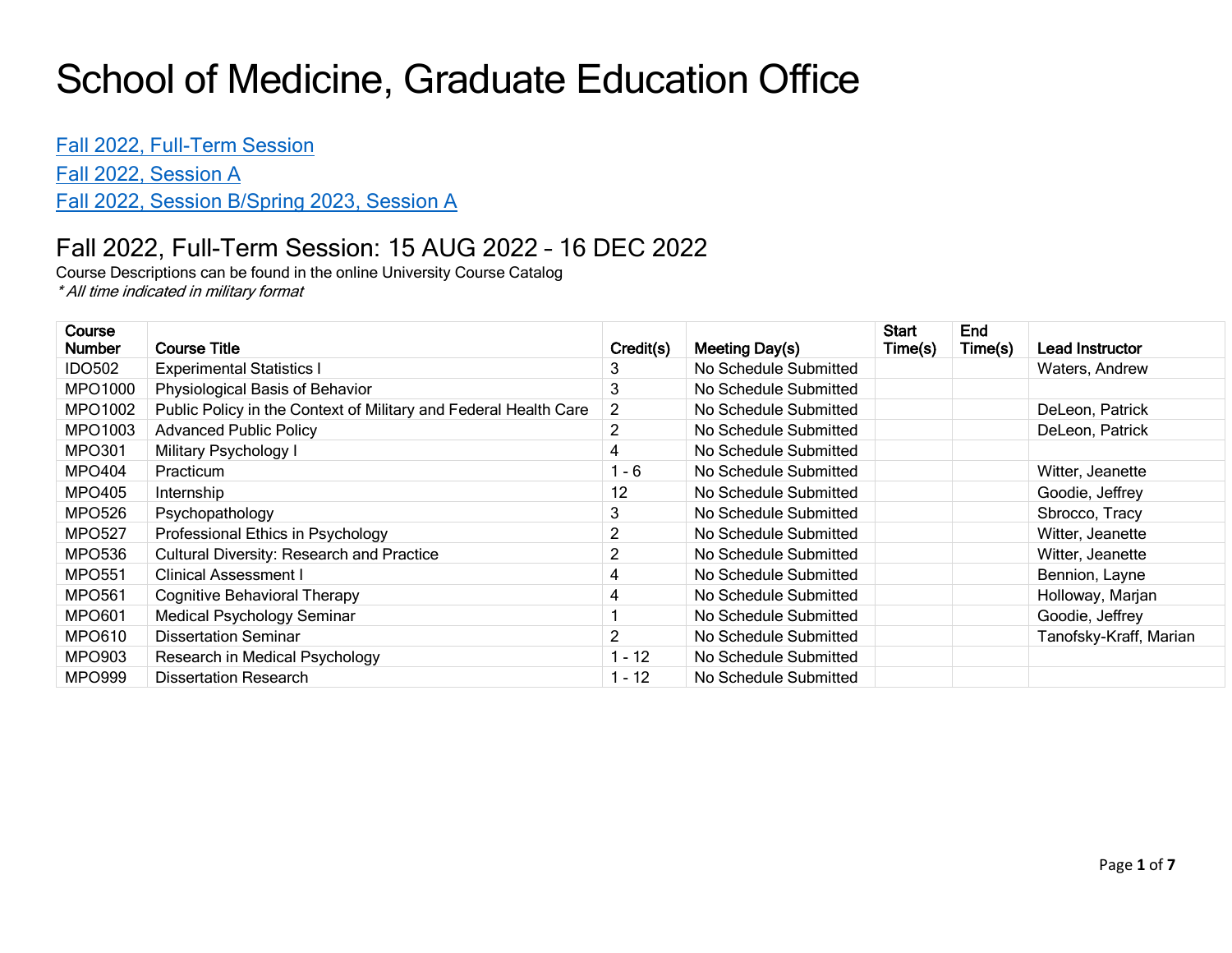## <span id="page-1-0"></span>Fall 2022, Session A: 15 AUG 2022 – 04 NOV 2022

Course Descriptions can be found in the online University Course Catalog \* All time indicated in military format

| Course<br><b>Number</b> | <b>Course Title</b>                                          | Credit(s)      | Meeting Day(s)               | <b>Start</b><br>Time(s) | End<br>Time(s) | <b>Lead Instructor</b> |
|-------------------------|--------------------------------------------------------------|----------------|------------------------------|-------------------------|----------------|------------------------|
| <b>BCO520</b>           | <b>Biochemistry I</b>                                        | 3              | Monday, Wednesday,<br>Friday |                         |                | Sundaresan, Tharun     |
| <b>IDO502</b>           | <b>Experimental Statistics I</b>                             | 3              | Tuesday                      |                         |                | Waters, Andrew         |
| <b>IDO512</b>           | <b>Graduate Teaching Experience</b>                          | $0.75 - 2.25$  | No Schedule Submitted        |                         |                |                        |
| <b>IDO704</b>           | Scientific Ethics and the Responsible Conduct of<br>Research | 1.5            | No Schedule Submitted        |                         |                | McCabe, Joseph         |
| EID601                  | <b>EID Seminar</b>                                           | 0.75           | Monday                       | 11:30                   | 12:30          | Mattapallil, Joseph    |
| EID901                  | Research in EID                                              | $0.75 - 9$     | No Schedule Submitted        |                         |                | Merrell, D. Scott      |
| <b>HPE400</b>           | Master's Practicum in HPE                                    | $1 - 9$        | No Schedule Submitted        |                         |                | Samuel, Anita          |
| <b>HPE504</b>           | Principles of Instruction in Clinical Settings               | $\overline{c}$ | No Schedule Submitted        |                         |                | Hartzell, Joshua       |
| <b>HPE505</b>           | Quantitative Research Methods in HPE                         | $\overline{c}$ | No Schedule Submitted        |                         |                | Dong, Ting             |
| <b>HPE506</b>           | Principles of Online Instruction                             | $\overline{c}$ | No Schedule Submitted        |                         |                | Samuel, Anita          |
| <b>HPE507</b>           | Qualitative Research Methods in HPE                          | $\overline{c}$ | No Schedule Submitted        |                         |                | Maggio, Lauren         |
| <b>HPE565</b>           | <b>Curriculum Development</b>                                | $\overline{c}$ | No Schedule Submitted        |                         |                | Cervero, Ronald        |
| <b>HPE800</b>           | <b>Fundamentals of Systems Thinking</b>                      | 1              | No Schedule Submitted        |                         |                | Battista, Alexis       |
| <b>HPE801</b>           | <b>Advanced Theories in HPE</b>                              | $\overline{2}$ | No Schedule Submitted        |                         |                | Merkebu, Jerusalem     |
| <b>HPE905</b>           | Master's Thesis in HPE                                       | $1 - 9$        | No Schedule Submitted        |                         |                | Durning, Steven        |
| <b>HPE910</b>           | Doctoral Dissertation in HPE                                 | $1 - 9$        | No Schedule Submitted        |                         |                | Durning, Steven        |
| <b>HPE911</b>           | Doctoral Practicum in HPE                                    | $1 - 9$        | No Schedule Submitted        |                         |                | Samuel, Anita          |
| <b>HPE912</b>           | Independent Study in HPE                                     | $1 - 9$        | No Schedule Submitted        |                         |                | Durning, Steven        |
| <b>MCB502</b>           | Current Research in Molecular and Cellular Biology           | 0.75           | No Schedule Submitted        |                         |                |                        |
| <b>MCB509</b>           | Cell Biology                                                 | 3              | No Schedule Submitted        |                         |                |                        |
| <b>MCB531</b>           | Introduction to Immunology                                   | 3              | No Schedule Submitted        |                         |                |                        |
| <b>MCB601</b>           | Seminars in Molecular and Cellular Biology                   | 0.75           | No Schedule Submitted        |                         |                |                        |
| <b>MCB901</b>           | Research in Molecular and Cellular Biology                   | $.75 - 9$      | No Schedule Submitted        |                         |                |                        |
| <b>MCB902</b>           | Introduction to Research                                     | 0.75           | No Schedule Submitted        |                         |                |                        |
| <b>MCO301</b>           | Introduction to Medical Microbiology                         | 3              | Monday, Wednesday,<br>Friday |                         |                | Melton-Celsa, Angela   |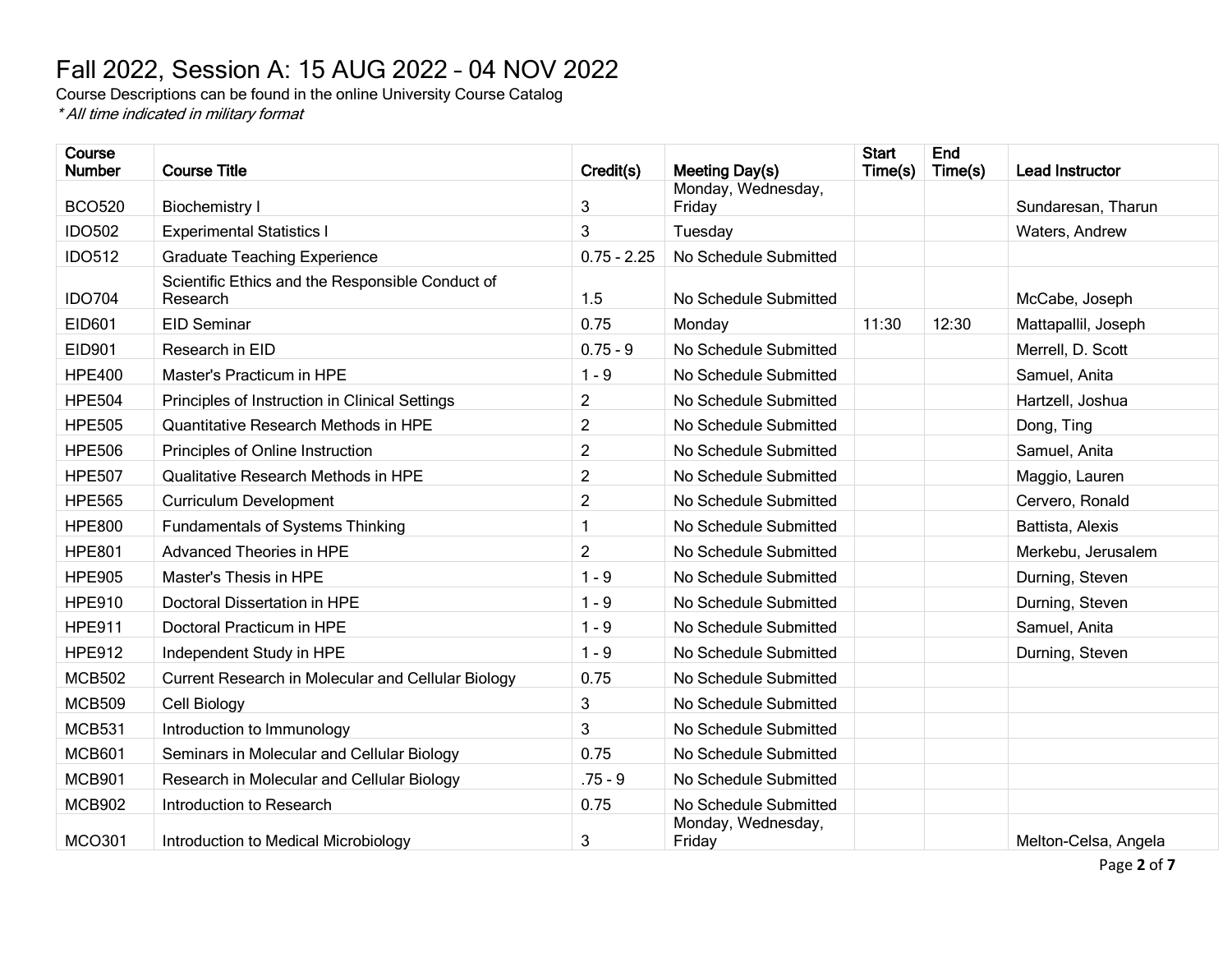| <b>MCO601</b>  | Frontiers in Microbiology                               | 0.75       | Monday                       | 11:30 | 12:30 | Mattapallil, Joseph |
|----------------|---------------------------------------------------------|------------|------------------------------|-------|-------|---------------------|
| <b>NSO506</b>  | Introduction to Neuroscience                            | 3          | Monday, Wednesday            | 13:00 | 15:00 | Doughty, Martin     |
| <b>NSO508</b>  | Neuroscience Journal Club                               | 0.75       | Tuesday                      | 12:00 | 13:00 | Zhang, Yumin        |
| <b>NSO520</b>  | Molecular Basis of Nervous System Function              | 1.5        | Thursday                     | 10:00 | 12:00 | Burnett, Barrington |
| <b>NSO601</b>  | Neuroscience Seminar                                    | 0.75       | Thursday                     | 15:30 | 16:30 | Wu, T. John         |
| <b>NSO901</b>  | Neuroscience Dissertation Research                      | $0.75 - 9$ | No Schedule Submitted        |       |       | Byrnes, Kimberly    |
| <b>PHO514</b>  | Principles of Pharmacology                              | 0.75       | No Schedule Submitted        |       |       |                     |
| <b>PMO1011</b> | Quantitative Analysis of Health Policies and Programs I | 2.25       | Wednesday                    | 9:00  | 12:00 | Yoon, Jangho        |
| <b>PMO1015</b> | <b>MHAP Residency</b>                                   | 9          | No Schedule Submitted        |       |       | Danny Ellis         |
| <b>PMO1018</b> | Global Health I                                         | 3          | No Schedule Submitted        |       |       | Boetig, Brad        |
| <b>PMO1025</b> | Global Health and Development                           | 3          | Thursday                     | 20:30 | 21:30 | Boetig, Brad        |
| <b>PMO103</b>  | Finance I                                               | 1.5        | Wednesday                    | 13:00 | 15:00 | Haag, Austin        |
| PMO1030        | An Introduction To Data Management                      | 0.75       | Friday                       | 10:30 | 11:30 | Raiciulescu, Sorana |
| <b>PMO503</b>  | <b>Biostatistics I</b>                                  | 3          | Monday, Wednesday,<br>Friday | 7:30  | 9:00  | Ahmed, Anwar        |
| <b>PMO511</b>  | Introduction To Epidemiology                            | 3          | Monday, Wednesday,<br>Friday | 9:00  | 10:20 | Singer, Darrell     |
| <b>PMO526</b>  | Health Care Financial Management                        | $\sqrt{3}$ | Tuesday, Thursday            | 8:00  | 10:00 | Koehlmoos, Tracey   |
| <b>PMO528</b>  | Global Health I                                         | 3          | No Schedule Submitted        |       |       | Boetig, Brad        |
| <b>PMO533</b>  | Decision Making In Health Services                      | 1.5        | Monday                       | 9:30  | 11:30 | Crawford, Raymond   |
| <b>PMO541</b>  | <b>Advanced Environmental Health</b>                    | 2.25       | Tuesday, Thursday            | 13:00 | 14:30 | Lewandowski, Steven |
| <b>PMO548</b>  | Joint Health Operations II                              | 2.25       | Friday                       | 13:00 | 15:00 | Chu, William        |
| <b>PMO549</b>  | Principles Of Toxicology                                | 2.25       | Tuesday, Thursday            | 10:00 | 11:30 | Condie, Karyn       |
| <b>PMO552</b>  | Assessing And Managing Occupational Exposures           | 3          | Tuesday, Thursday            | 9:00  | 11:00 | Lewandowski, Steven |
| <b>PMO563</b>  | <b>Tropical Medicine Practicum</b>                      | 2.25       | No Schedule Submitted        |       |       | Garges, Eric        |
| <b>PMO565</b>  | Vector Biology and Public Health                        | 1.5        | Wednesday                    | 10:30 | 12:30 | Long, Lewis S.      |
| <b>PMO567</b>  | <b>Medical Entomology</b>                               | 3          | Monday, Thursday             | 13:00 | 15:00 | Long, Lewis S.      |
| <b>PMO584</b>  | Introduction To Health Physics                          | 2.25       | Monday, Wednesday            | 11:30 | 13:00 | Thompson, Aaron     |
| <b>PMO600</b>  | Fundamentals Of Human Physiology For Public Health      | 1.5        | Monday                       | 13:30 | 15:30 | Condie, Karyn       |
| <b>PMO608</b>  | <b>Doctoral Student Seminar</b>                         | 0.75       | Monday                       | 10:30 | 11:30 | Koehlmoos, Tracey   |
| <b>PMO611</b>  | <b>Classic Studies In Epidemiology</b>                  | 1.5        | Thursday                     | 13:00 | 15:00 | Lipsitz, Robert     |
| <b>PMO652</b>  | <b>Occupational Ergonomics</b>                          | 1.5        | Monday                       | 13:00 | 16:00 | Pentakis, John      |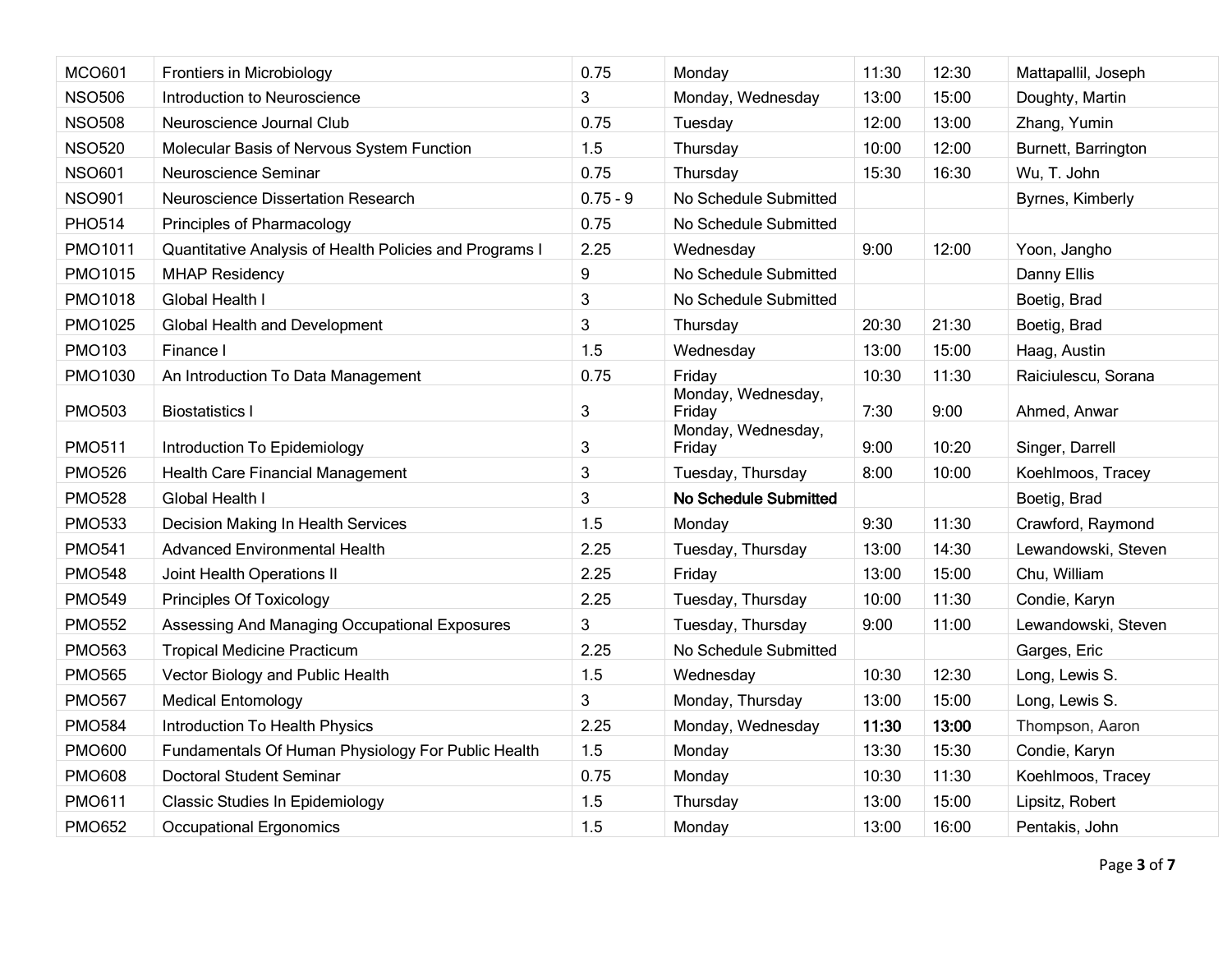| <b>PMO661</b> | <b>Current Topics In Preventive Medicine and Biostatistics</b> | 0.75           | Wednesday             | 12:00 | 13:00 | Mancuso, James    |
|---------------|----------------------------------------------------------------|----------------|-----------------------|-------|-------|-------------------|
| <b>PMO670</b> | <b>Public Health Practicum</b>                                 | 2.25           | No Schedule Submitted |       |       | Singer, Darrell   |
| <b>PMO671</b> | Introduction to MPH Project and Practicum                      | 0.75           | Monday                | 10:30 | 11:30 | Singer, Darrell   |
| <b>PMO675</b> | Doctoral Student Practicum in Public Health                    | $1 - 6$        | No Schedule Submitted |       |       | Koehlmoos, Tracey |
| <b>PMO683</b> | <b>Critical Reading Seminar</b>                                | $\overline{2}$ | No Schedule Submitted |       |       | Andrews, Mary     |
| <b>PMO691</b> | <b>Teaching Practicum</b>                                      | 4.5            | No Schedule Submitted |       |       | Koehlmoos, Tracey |
| <b>PMO760</b> | <b>Tropical Medicine Research Tutorial</b>                     | .75 - 9        | No Schedule Submitted |       |       | Garges, Eric      |
| <b>PMO763</b> | Tutorial in Vector Biology & Parasitology                      | 0.75           | No Schedule Submitted |       |       | Long, Lewis S.    |
| <b>PMO811</b> | Independent Study In Public Health                             | $.75 - 9$      | No Schedule Submitted |       |       | Scher, Ann        |
| <b>PMO841</b> | Aerospace Operational Physiology I                             | 3              | Tuesday               | 13:00 | 16:00 | Condie, Karyn     |
| <b>PMO911</b> | Directed Research In Epidemiology                              | $.75 - 9$      | No Schedule Submitted |       |       | Scher, Ann        |
| <b>PMO926</b> | <b>Health Services Administration Directed Research</b>        | .75 - 9        | No Schedule Submitted |       |       | Richard, Patrick  |
| <b>PMO940</b> | Environmental/Occupational Health Directed Studies             | .75 - 9        | No Schedule Submitted |       |       | Stevens, Michael  |
| <b>PMO941</b> | Environmental/Occupational Health Directed Research            | $.75 - 9$      | No Schedule Submitted |       |       | Stevens, Michael  |
| <b>PMO942</b> | Environmental/Occupational Health Directed Rotations           | $.75 - 9$      | No Schedule Submitted |       |       | Stevens, Michael  |
| <b>PMO963</b> | Directed Field Research                                        | $.75 - 9$      | No Schedule Submitted |       |       | Garges, Eric      |
| <b>PMO964</b> | Research in Vector Biology and/or Parasitology                 | $1 - 9$        | No Schedule Submitted |       |       | Long, Lewis S.    |
| <b>PMO970</b> | Directed Studies in Preventive Medicine                        | 0.75           | No Schedule Submitted |       |       | Olsen, Cara       |
| <b>PMO971</b> | <b>PMB Doctoral Student Journal Club</b>                       | 0.75           | Monday                | 12:30 | 13:30 | Koehlmoos, Tracey |
| <b>PMO973</b> | Occupational and Environmental (OEM) Journal Club              | 0.75           | Wednesday             | 13:00 | 17:00 | Krahl, Pamela     |
| <b>PMO974</b> | General Preventive Medicine (Gpm) Journal Club                 | 0.75           | Wednesday             | 13:00 | 17:00 | Costello, Amy     |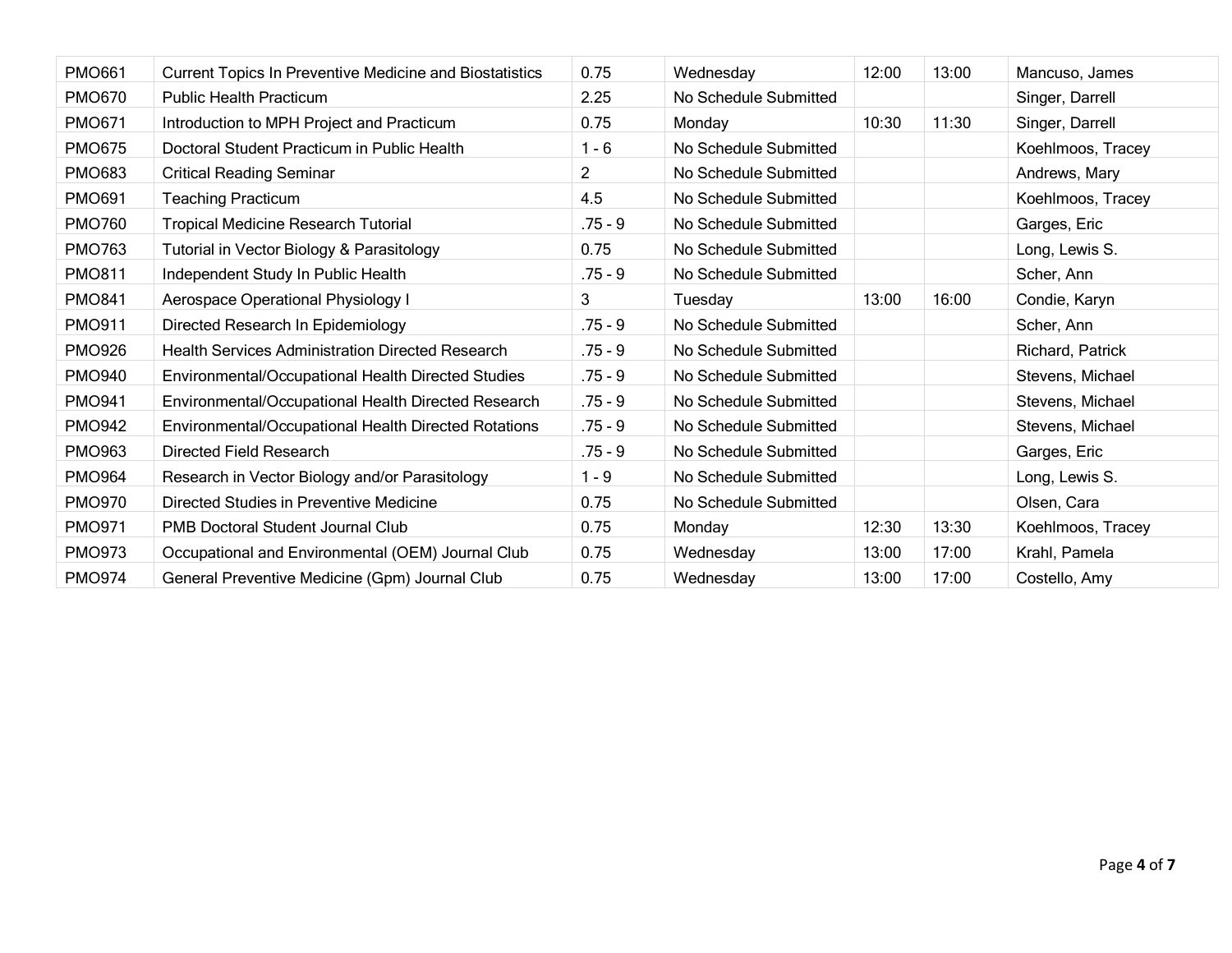## <span id="page-4-0"></span>Fall 2022, Session B/Spring 2023, Session A: 07 NOV 2022 – 10 FEB 2023

Course Descriptions can be found in the online University Course Catalog \* All time indicated in military format

| Course<br><b>Number</b> | <b>Course Title</b>                                      | Credit(s)     | Meeting Day(s)        | <b>Start</b><br>Time(s) | End<br>Time(s) | Lead Instructor     |
|-------------------------|----------------------------------------------------------|---------------|-----------------------|-------------------------|----------------|---------------------|
|                         |                                                          |               | Monday, Wednesday,    |                         |                |                     |
| <b>BCO522</b>           | <b>Biochemistry II</b>                                   | 3             | Friday                |                         |                | Sundaresan, Tharun  |
| <b>IDO512</b>           | <b>Graduate Teaching Experience</b>                      | $0.75 - 2.25$ | No Schedule Submitted |                         |                | Byrnes, Kimberly    |
| EID501                  | Models of Emerging Infectious Diseases I                 | 1.5           | Thursday              | 13:00                   | 15:00          | Williamson, Kim     |
| EID506                  | <b>Bacterial Genetics &amp; Physiology</b>               | 3             | Monday, Wednesday     | 8:30                    | 10:30          | Merrell, D. Scott   |
| EID901                  | Research in EID                                          | $0.75 - 9$    | No Schedule Submitted |                         |                |                     |
| <b>MCB502</b>           | Current Research in Molecular and Cellular Biology       | 0.75          | No Schedule Submitted |                         |                |                     |
| <b>MCB504</b>           | <b>Eukaryotic Genetics</b>                               | 3             | No Schedule Submitted |                         |                |                     |
| <b>MCB530</b>           | Alteration of Signal Transduction Pathways in Disease    | 1.5           | No Schedule Submitted |                         |                |                     |
| <b>MCB601</b>           | Seminars in Molecular and Cellular Biology               | 0.75          | No Schedule Submitted |                         |                |                     |
| <b>MCB701</b>           | <b>Tutorial in Molecular and Cellular Biology</b>        | 0.75          | No Schedule Submitted |                         |                |                     |
| <b>MCB901</b>           | Research in Molecular and Cellular Biology               | $.75 - 9$     | No Schedule Submitted |                         |                |                     |
| <b>MCB902</b>           | Introduction to Research                                 | 0.75          | No Schedule Submitted |                         |                |                     |
| <b>MCO501</b>           | Molecular Virology                                       | 3             | Tuesday, Thursday     | 9:00                    | 11:00          | Mattapallil, Joseph |
| <b>NSO508</b>           | Neuroscience Journal Club                                | 0.75          | Tuesday               | 12:00                   | 13:00          | Zhang, Yumin        |
| <b>NSO512</b>           | <b>Statistics in Neuroscience</b>                        | 2.25          | Tuesday, Thursday     | 10:00                   | 23:30          | Byrnes, Kimberly    |
| <b>NSO531</b>           | Principles of Neurophysiology                            | 2.25          | Tuesday, Thursday     | 10:00                   | 12:00          | Galdzicki, Zygmunt  |
| <b>NSO601</b>           | Neuroscience Seminar                                     | 0.75          | Thursday              | 15:30                   | 16:30          | Wu, T. John         |
| <b>NSO802</b>           | Advanced Topics and Techniques in Neuroscience           | 2.25          | Monday, Wednesday     | 13:00                   | 15:00          | Zhang, Yumin        |
| <b>NSO901</b>           | Neuroscience Dissertation Research                       | $0.75 - 9$    | No Schedule Submitted |                         |                | Byrnes, Kimberly    |
| <b>NSO905</b>           | Neurochemistry                                           | 2.25          | Monday, Wednesday     | 13:00                   | 15:00          | Armstrong, Regina   |
| <b>NSO906</b>           | <b>Elements of Seminar Presentation</b>                  | 0.75          | Monday                | 15:00                   | 16:00          | Wu, T. John         |
| <b>PHO516</b>           | Neuropharmacology                                        | 1.5           | Tuesday               | 13:00                   | 15:00          | Nugent, Fereshteh   |
| PMO1009                 | Domestic Disaster Management And Response                | 2.25          | No Schedule Submitted |                         |                | Green, David        |
| PMO1012                 | Quantitative Analysis of Health Policies and Programs II | 1.5           | Monday, Wednesday     | 10:30                   | 12:00          | Yoon, Jangho        |
| <b>PMO1015</b>          | <b>MHAP Residency</b>                                    | 9             | No Schedule Submitted |                         |                | Danny Ellis         |
| <b>PMO1034</b>          | Patient Safety for Health Systems Leaders and Executives | 1.5           | Wednesday             | 13:00                   | 15:00          | Marks, Eric         |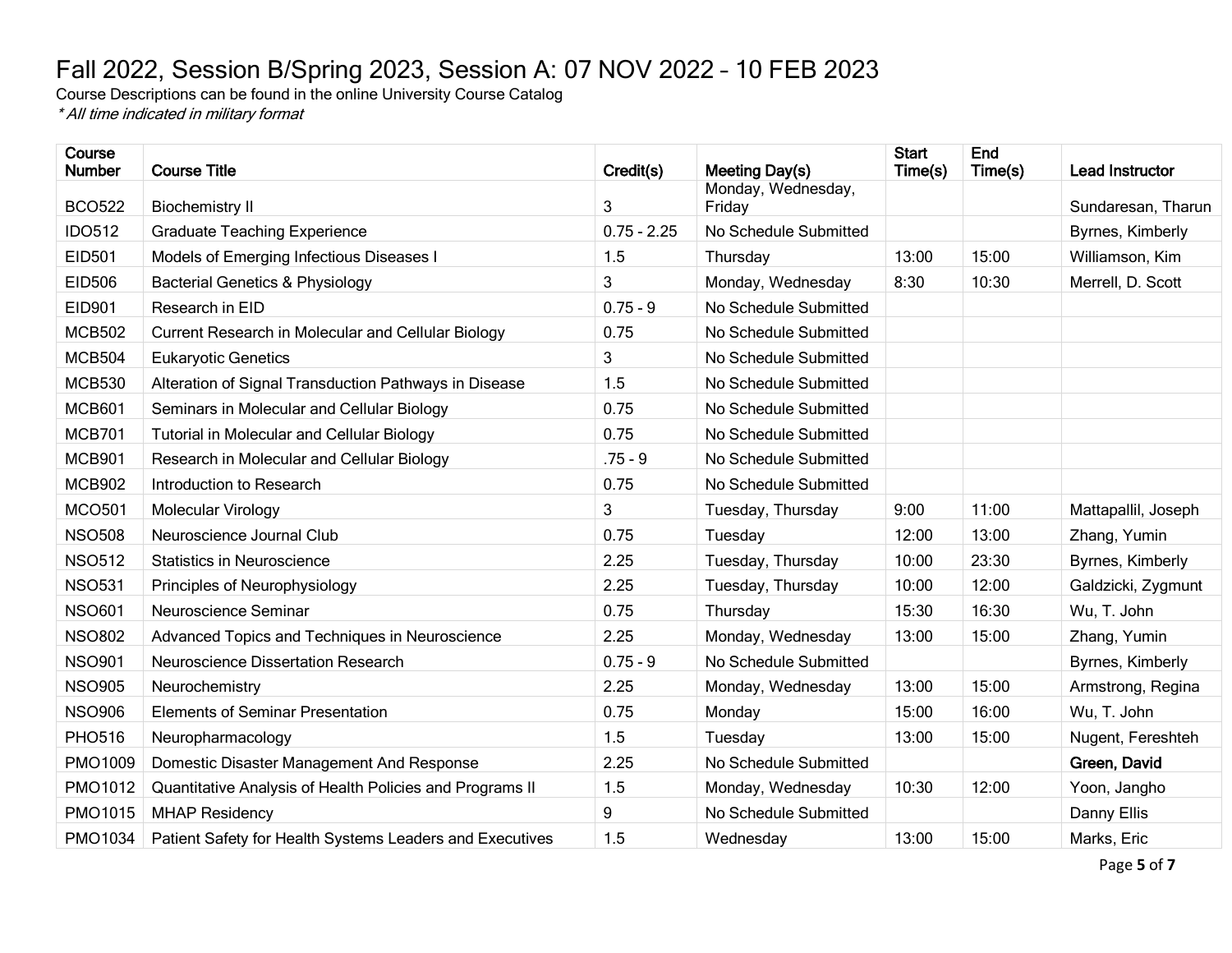| <b>PMO1036</b> | <b>Global Health Seminar</b>                                        | $0 - 3$ | No Schedule Submitted           |                           |                           | Boetig, Brad             |
|----------------|---------------------------------------------------------------------|---------|---------------------------------|---------------------------|---------------------------|--------------------------|
| <b>PMO1036</b> | <b>Global Health Seminar</b>                                        | $0 - 3$ | No Schedule Submitted           |                           |                           | Boetig, Brad             |
| <b>PMO502</b>  | Introduction to SAS                                                 | 1.25    | Friday                          | 14:30                     | 16:30                     | Ahmed, Anwar             |
| <b>PMO504</b>  | <b>Biostatistics II</b>                                             | 3       | Monday, Wednesday,<br>Friday    | 7:30                      | 9:00                      | Chen, Dechang            |
| <b>PMO512</b>  | <b>Epidemiologic Methods</b>                                        | 3       | Monday, Wednesday,<br>Friday    | 9:00,<br>9:00             | 10:30,<br>11:00           | Scher, Ann               |
| <b>PMO514</b>  | Epidemiology And Control Of Infectious Diseases                     | 2.25    | Wednesday, Friday               | 10:30,<br>10:30           | 12:00,12:30               | Tribble, David           |
| <b>PMO523</b>  | Fundamentals Of U.S. Health Policy                                  | 2.25    | Monday                          | 13:00                     | 16:00                     | Hawks, Beth              |
| <b>PMO527</b>  | Principles Of Health Care Management                                | 1.5     | Thursday                        | 13:00                     | 15:00                     | Hildebrand,<br>Charlotte |
| <b>PMO531</b>  | Program Planning And Development                                    | 2.25    | Tuesday, Thursday               | 10:30                     | 12:00                     | Girasek, Deborah         |
| <b>PMO535</b>  | <b>Health Care Law</b>                                              | 1.5     | Thursday                        | 10:00                     | 12:00                     | Smith, Samuel            |
| <b>PMO539</b>  | Global Health II                                                    | 3       | No Schedule Submitted           |                           |                           | Boetig, Brad             |
| <b>PMO548</b>  | Joint Health Operations II                                          | 2.25    | Tuesday                         | 7:30                      | 10:30                     | Chu, William             |
| <b>PMO550</b>  | Industrial Hygiene I And Laboratory                                 | 3       | Tuesday, Thursday               | 8:00                      | 9:30                      | Stevens, Michael         |
| <b>PMO563</b>  | <b>Tropical Medicine Practicum</b>                                  | 2.25    | No Schedule Submitted           |                           |                           | Garges, Eric             |
| <b>PMO566</b>  | <b>Vector Physiology</b>                                            | 3       | Wednesday                       | 13:00                     | 15:00                     | Long, Lewis              |
| <b>PMO568</b>  | <b>Medical Acarology</b>                                            | 4       | Monday                          | 13:00                     | 15:00                     | Long, Lewis              |
| <b>PMO571</b>  | <b>Biosystematics Of Disease Vectors</b>                            | 1.5     | Tuesday                         | 10:00                     | 12:00                     | Long, Lewis              |
| <b>PMO577</b>  | Introduction To GIS in Public Health                                | 1.5     | Tuesday                         | 13:00                     | 16:00                     | Sallam, Mohamed          |
| <b>PMO598</b>  | Introduction to Healthcare Economics                                | 2.25    | Tuesday                         | 13:00                     | 16:00                     | Richard, Patrick         |
| <b>PMO601</b>  | Environmental Health Risk Assessment                                | 1.5     | Thursday                        | 9:30                      | 11:30                     | Lewandowski,<br>Steven   |
| <b>PMO602</b>  | Air Pollution And Waste Management                                  | 2.25    | Wednesday, Friday               | 10:00                     | 11:30                     | Stubner, Alex            |
| <b>PMO605</b>  | Analytical Instrumentation Methodologies In Environmental<br>Health | 2.25    | Tuesday, Wednesday,<br>Thursday | 10:30,<br>13:30,<br>13:30 | 11:30,<br>16:30,<br>14:30 | Stevens, Michael         |
| <b>PMO608</b>  | <b>Doctoral Student Seminar</b>                                     | 0.75    | Monday                          | 11:00                     | 12:00                     | Koehlmoos, Tracey        |
| <b>PMO631</b>  | Occupational and Environmental Health Journal Club                  | 1.5     | Monday                          | 11:00                     | 12:00                     | Stubner, Alex            |
| <b>PMO651</b>  | Human Factors Engineering                                           | 3       | No Schedule Submitted           |                           |                           | Condie, Karyn            |
| <b>PMO655</b>  | Current Issues In Safety And Injury Prevention (Seminar)            | 1       | Tuesday                         | 9:30                      | 11:30                     | Krahl, Pamela            |
| <b>PMO661</b>  | <b>Current Topics In Preventive Medicine and Biostatistics</b>      | 0.75    | Wednesday                       | 12:00                     | 13:00                     | Mancuso, James           |
| <b>PMO670</b>  | <b>Public Health Practicum</b>                                      | 2.25    | No Schedule Submitted           |                           |                           | Singer, Darrell          |